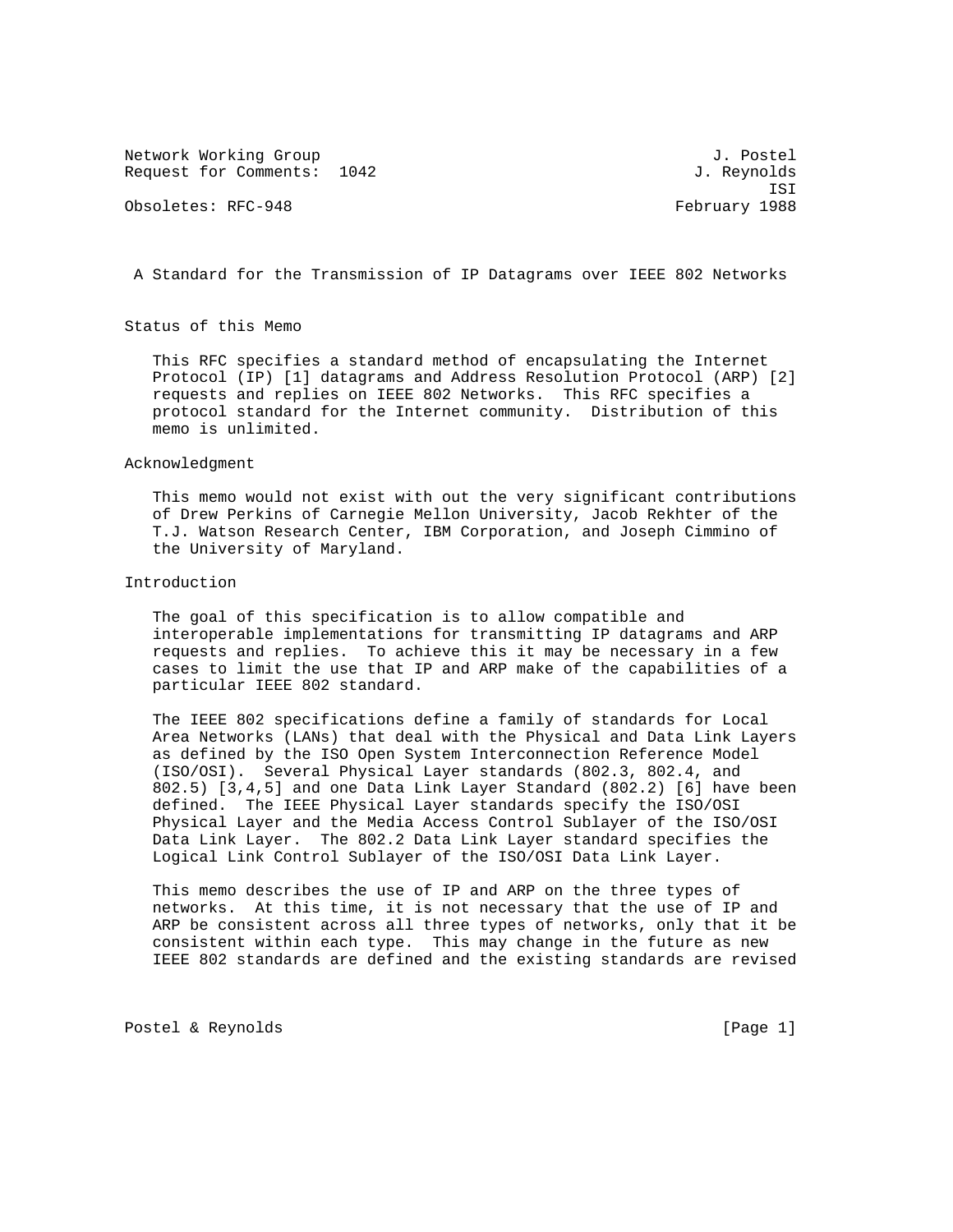allowing for interoperability at the Data Link Layer.

 It is the goal of this memo to specify enough about the use of IP and ARP on each type of network to ensure that:

 (1) all equipment using IP or ARP on 802.3 networks will interoperate,

 (2) all equipment using IP or ARP on 802.4 networks will interoperate,

 (3) all equipment using IP or ARP on 802.5 networks will interoperate.

 Of course, the goal of IP is interoperability between computers attached to different networks, when those networks are interconnected via an IP gateway [8]. The use of IEEE 802.1 compatible Transparent Bridges to allow interoperability across different networks is not fully described pending completion of that standard.

### Description

 IEEE 802 networks may be used as IP networks of any class (A, B, or C). These systems use two Link Service Access Point (LSAP) fields of the LLC header in much the same way the ARPANET uses the "link" field. Further, there is an extension of the LLC header called the Sub-Network Access Protocol (SNAP).

 IP datagrams are sent on IEEE 802 networks encapsulated within the 802.2 LLC and SNAP data link layers, and the 802.3, 802.4, or 802.5 physical networks layers. The SNAP is used with an Organization Code indicating that the following 16 bits specify the EtherType code (as listed in Assigned Numbers [7]).

 Normally, all communication is performed using 802.2 type 1 communication. Consenting systems on the same IEEE 802 network may use 802.2 type 2 communication after verifying that it is supported by both nodes. This is accomplished using the 802.2 XID mechanism. However, type 1 communication is the recommended method at this time and must be supported by all implementations. The rest of this specification assumes the use of type 1 communication.

 The IEEE 802 networks may have 16-bit or 48-bit physical addresses. This specification allows the use of either size of address within a given IEEE 802 network.

Note that the 802.3 standard specifies a transmission rate of from 1

Postel & Reynolds [Page 2]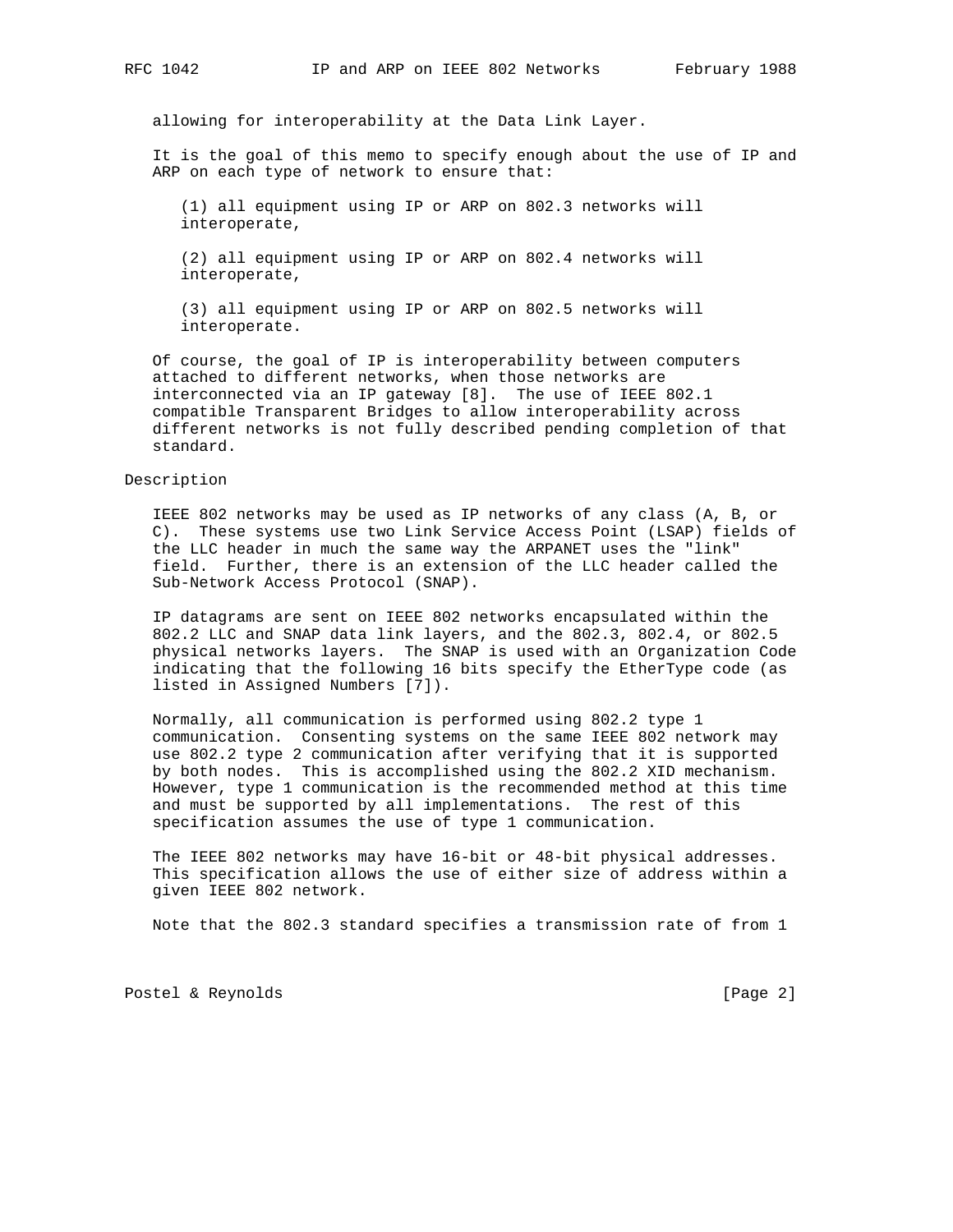to 20 megabit/second, the 802.4 standard specifies 1, 5, and 10 megabit/second, and the 802.5 standard specifies 1 and 4 megabit/second. The typical transmission rates used are 10 megabit/second for 802.3, 10 megabit/second for 802.4, and 4 megabit/second for 802.5. However, this specification for the transmission of IP Datagrams does not depend on the transmission rate.

Header Format

|                                                                                          | Header                                                             |
|------------------------------------------------------------------------------------------|--------------------------------------------------------------------|
| . ---------+--------+--------<br>MAC Header<br>. ---------+--------+--------             | 802. $\{3/4/5\}$ MAC                                               |
| --------+--------+-------+<br>DSAP=K1   SSAP=K1   Control  <br>-------+--------+-------+ | $802.2$ LLC                                                        |
| Protocol Id or Org Code =K2  EtherType                                                   | 802.2 SNAP                                                         |
|                                                                                          | The total length of the LLC Header and the SNAD header is 8-octets |

 The total length of the LLC Header and the SNAP header is 8-octets, making the 802.2 protocol overhead come out on an nice boundary.

The K1 value is 170 (decimal).

The K2 value is 0 (zero).

The control value is 3 (Unnumbered Information).

Address Mappings

 The mapping of 32-bit Internet addresses to 16-bit or 48-bit IEEE 802 addresses must be done via the dynamic discovery procedure of the Address Resolution Protocol (ARP) [2].

 Internet addresses are assigned arbitrarily on Internet networks. Each host's implementation must know its own Internet address and respond to Address Resolution requests appropriately. It must also use ARP to translate Internet addresses to IEEE 802 addresses when needed.

The ARP Details

 The ARP protocol has several fields that parameterize its use in any specific context [2]. These fields are:

Postel & Reynolds [Page 3]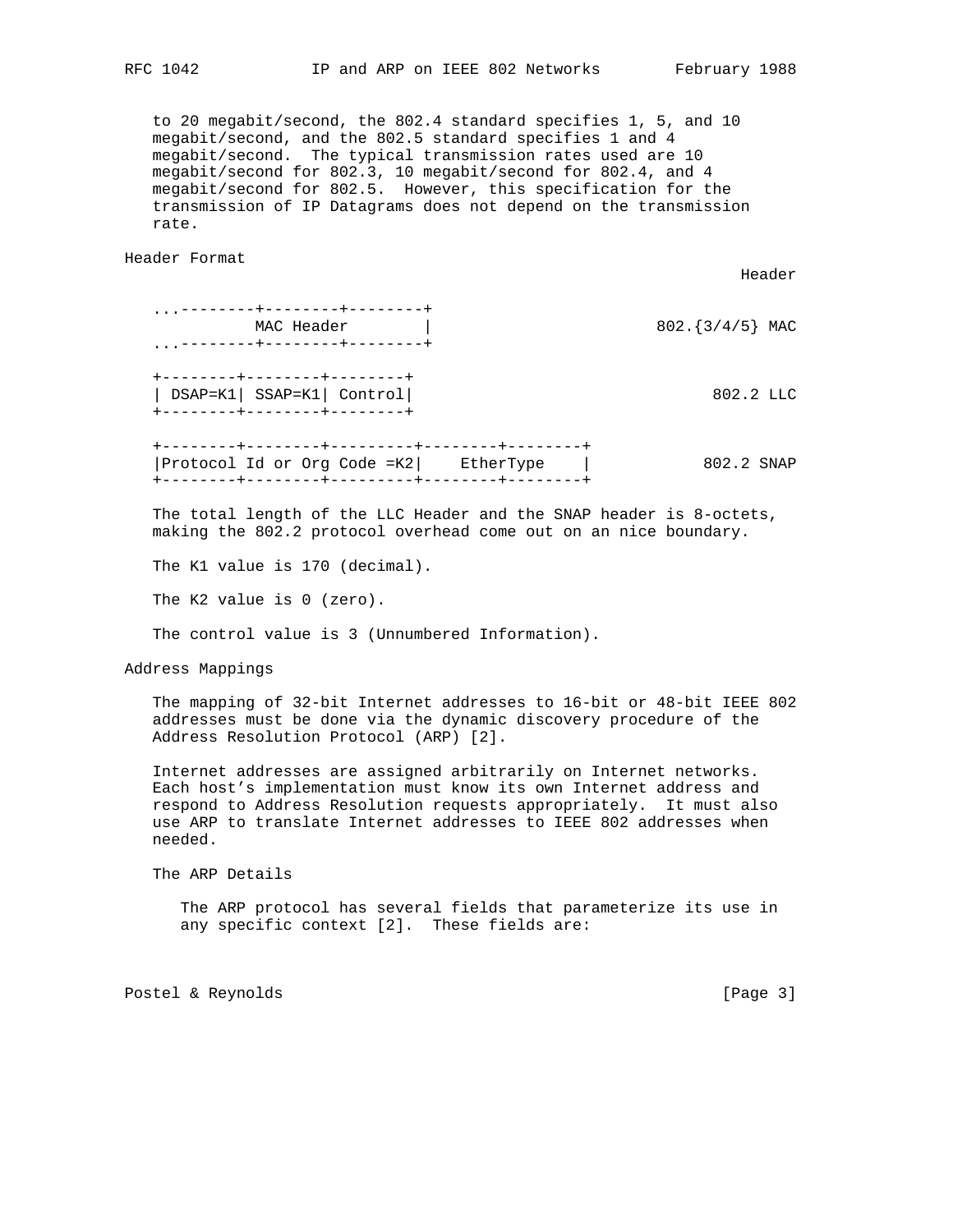| hrd      | $16$ - bits | The Hardware Type Code          |
|----------|-------------|---------------------------------|
| pro      | $16$ - bits | The Protocol Type Code          |
| hln      | 8 - bits    | Octets in each hardware address |
| pln      | 8 - bits    | Octets in each protocol address |
| $\alpha$ | $16$ - bits | Operation Code                  |

 The hardware type code assigned for the IEEE 802 networks (of all kinds) is  $6$  (see  $[7]$  page  $16$ ).

The protocol type code for IP is 2048 (see [7] page 14).

 The hardware address length is 2 for 16-bit IEEE 802 addresses, or 6 for 48-bit IEEE 802 addresses.

The protocol address length (for IP) is 4.

The operation code is 1 for request and 2 for reply.

### Broadcast Address

 The broadcast Internet address (the address on that network with a host part of all binary ones) should be mapped to the broadcast IEEE 802 address (of all binary ones) (see [8] page 14).

# Trailer Formats

 Some versions of Unix 4.x bsd use a different encapsulation method in order to get better network performance with the VAX virtual memory architecture. Consenting systems on the same IEEE 802 network may use this format between themselves. Details of the trailer encapsulation method may be found in [9]. However, all hosts must be able to communicate using the standard (non-trailer) method.

## Byte Order

 As described in Appendix B of the Internet Protocol specification [1], the IP datagram is transmitted over IEEE 802 networks as a series of 8-bit bytes. This byte transmission order has been called "big-endian" [11].

### Maximum Transmission Unit

 The Maximum Transmission Unit (MTU) differs on the different types of IEEE 802 networks. In the following there are comments on the MTU for each type of IEEE 802 network. However, on any particular network all hosts must use the same MTU. In the following, the terms "maximum packet size" and "maximum transmission unit" are equivalent.

Postel & Reynolds [Page 4]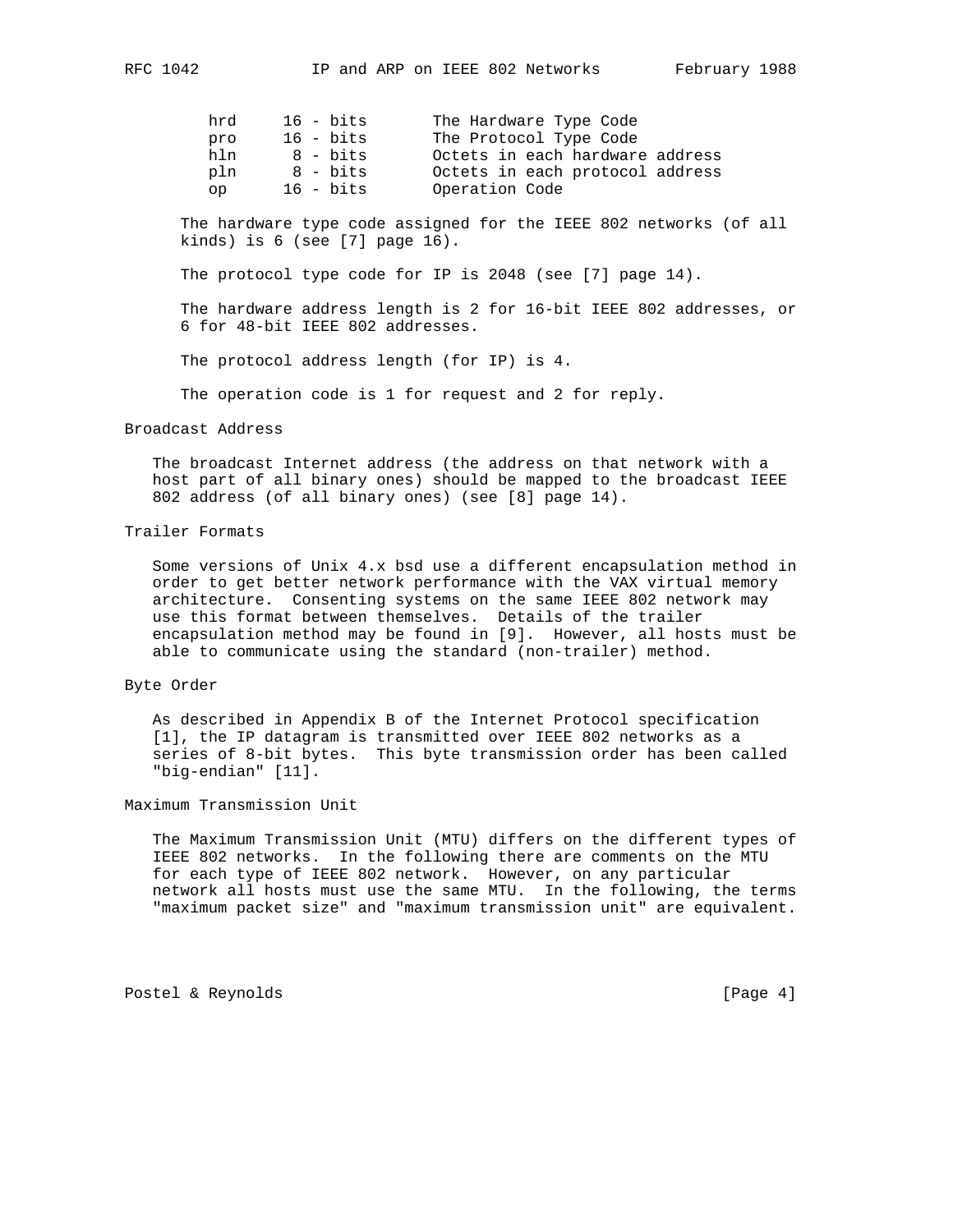Frame Format and MAC Level Issues

For all hardware types

 IP datagrams and ARP requests and replies are transmitted in standard 802.2 LLC Type 1 Unnumbered Information format, control code 3, with the DSAP and the SSAP fields of the 802.2 header set to 170, the assigned global SAP value for SNAP [6]. The 24-bit Organization Code in the SNAP is zero, and the remaining 16 bits are the EtherType from Assigned Numbers [7] (IP = 2048, ARP = 2054).

 IEEE 802 packets may have a minimum size restriction. When necessary, the data field should be padded (with octets of zero) to meet the IEEE 802 minimum frame size requirements. This padding is not part of the IP datagram and is not included in the total length field of the IP header.

 For compatibility (and common sense) the minimum packet size used with IP datagrams is 28 octets, which is 20 (minimum IP header) + 8 (LLC+SNAP header) = 28 octets (not including the MAC header).

 The minimum packet size used with ARP is 24 octets, which is 20 (ARP with 2 octet hardware addresses and 4 octet protocol addresses) + 8 (LLC+SNAP header) = 24 octets (not including the MAC header).

 In typical situations, the packet size used with ARP is 32 octets, which is 28 (ARP with 6 octet hardware addresses and 4 octet protocol addresses) + 8 (LLC+SNAP header) = 32 octets (not including the MAC header).

 IEEE 802 packets may have a maximum size restriction. Implementations are encouraged to support full-length packets.

 For compatibility purposes, the maximum packet size used with IP datagrams or ARP requests and replies must be consistent on a particular network.

 Gateway implementations must be prepared to accept full-length packets and fragment them when necessary.

 Host implementations should be prepared to accept full-length packets, however hosts must not send datagrams longer than 576 octets unless they have explicit knowledge that the destination is prepared to accept them. A host may communicate its size preference in TCP based applications via the TCP Maximum Segment Size option [10].

Postel & Reynolds [Page 5]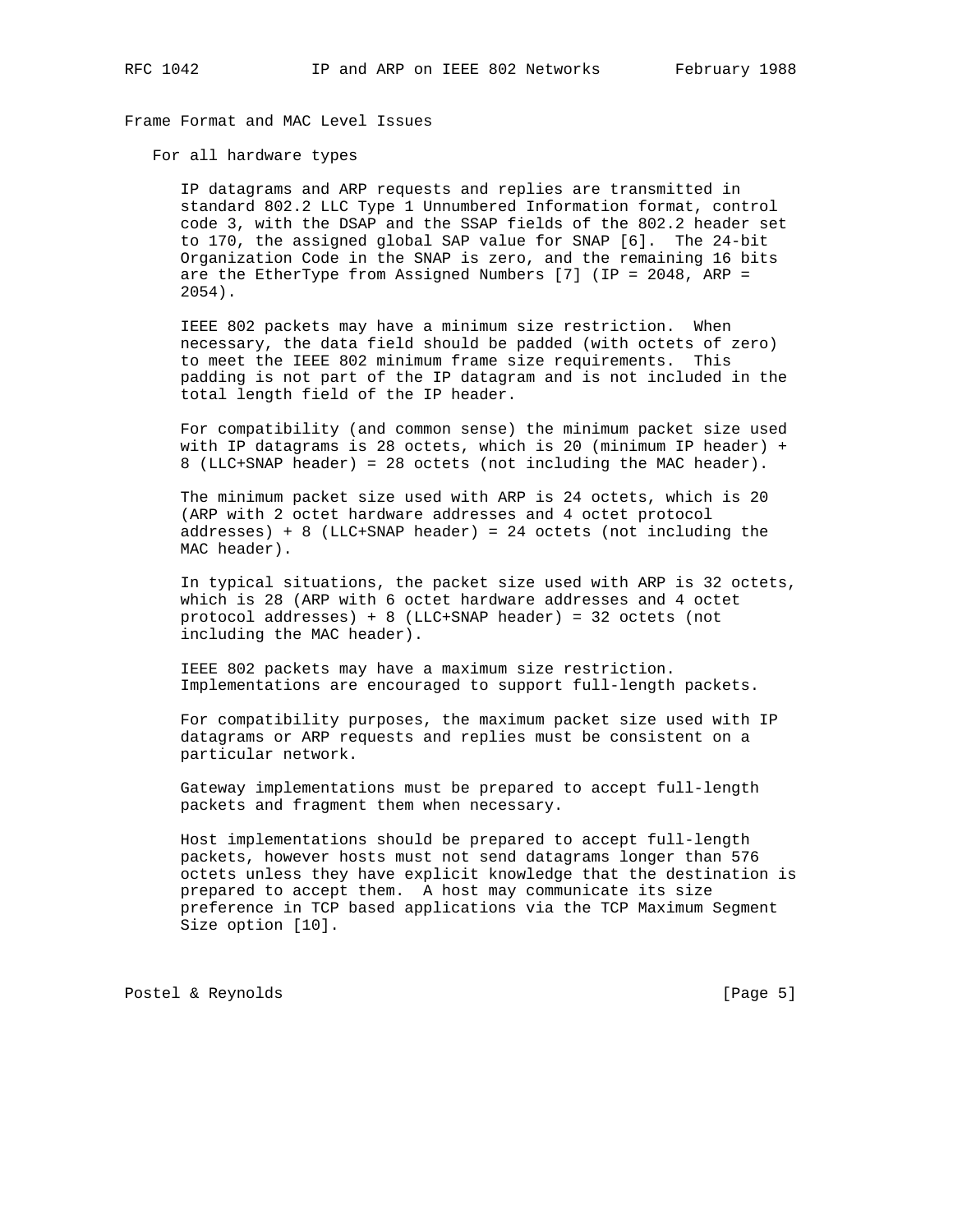Datagrams on IEEE 802 networks may be longer than the general Internet default maximum packet size of 576 octets. Hosts connected to an IEEE 802 network should keep this in mind when sending datagrams to hosts not on the same IEEE 802 network. It may be appropriate to send smaller datagrams to avoid unnecessary fragmentation at intermediate gateways. Please see [10] for further information.

IEEE 802.2 Details

 While not necessary for supporting IP and ARP, all implementations are required to support IEEE 802.2 standard Class I service. This requires supporting Unnumbered Information (UI) Commands, eXchange IDentification (XID) Commands and Responses, and TEST link (TEST) Commands and Responses.

 When either an XID or a TEST command is received a response must be returned; with the Destination and Source addresses, and the DSAP and SSAP swapped.

 When responding to an XID or a TEST command the sense of the poll/final bit must be preserved. That is, a command received with the poll/final bit reset must have the response returned with the poll/final bit reset and vice versa.

 The XID command or response has an LLC control field value of 175 (decimal) if poll is off or 191 (decimal) if poll is on. (See Appendix on Numbers.)

 The TEST command or response has an LLC control field value of 227 (decimal) if poll is off or 243 (decimal) if poll is on. (See Appendix on Numbers.)

 A command frame is identified with high order bit of the SSAP address reset. Response frames have high order bit of the SSAP address set to one.

 XID response frames should include an 802.2 XID Information field of 129.1.0 indicating Class I (connectionless) service. (type 1).

 TEST response frames should echo the information field received in the corresponding TEST command frame.

Postel & Reynolds [Page 6]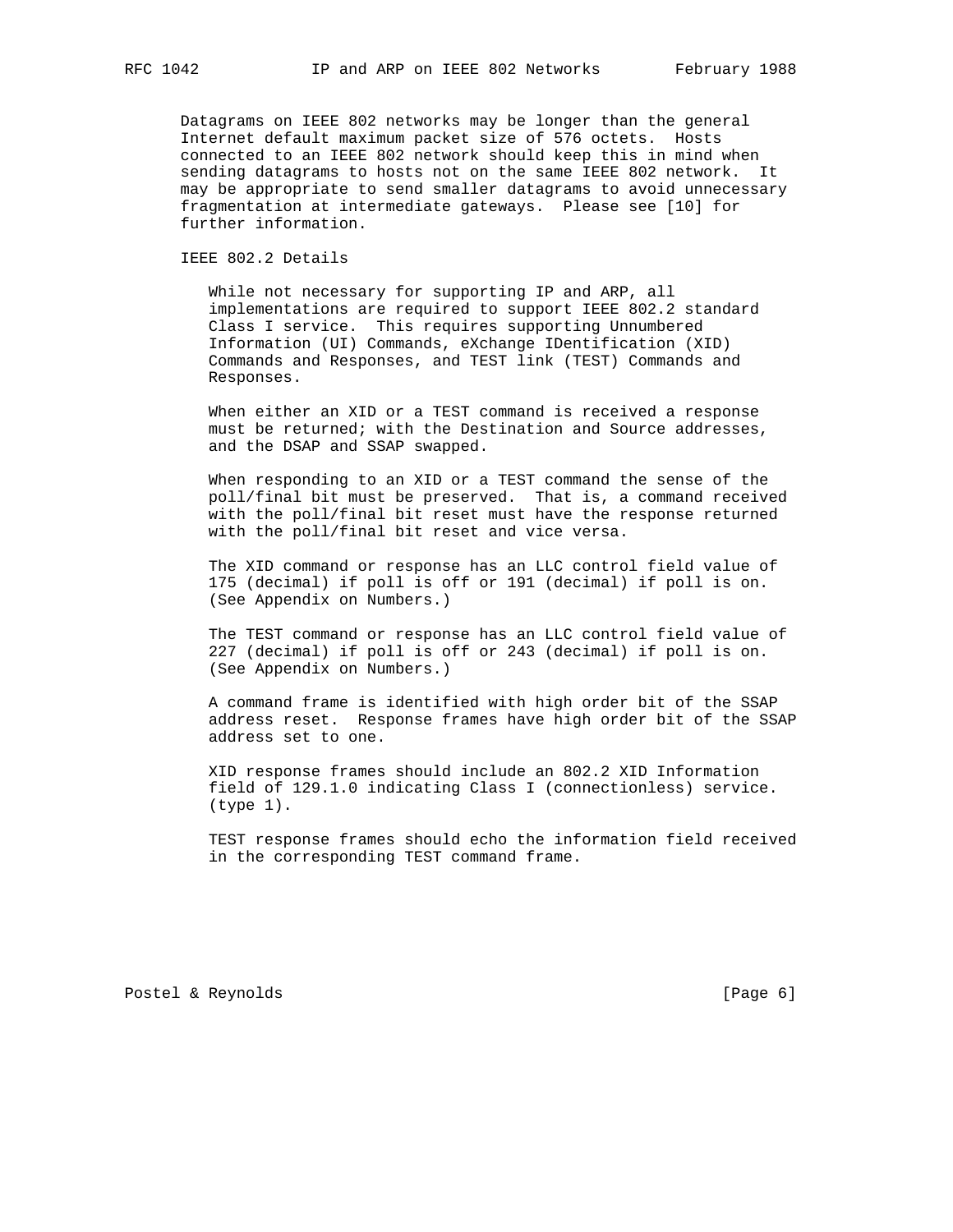For IEEE 802.3

 A particular implementation of an IEEE 802.3 Physical Layer is denoted using a three field notation. The three fields are data rate in megabit/second, medium type, and maximum segment length in hundreds of meters. One combination of of 802.3 parameters is 10BASE5 which specifies a 10 megabit/second transmission rate, baseband medium, and 500 meter segments. This correspondes to the specifications of the familiar "Ethernet" network.

 The MAC header contains 6 (2) octets of source address, 6 (2) octets of destination address, and 2 octets of length. The MAC trailer contains 4 octets of Frame Check Sequence (FCS), for a total of 18 (10) octets.

 IEEE 802.3 networks have a minimum packet size that depends on the transmission rate. For type 10BASE5 802.3 networks the minimum packet size is 64 octets.

 IEEE 802.3 networks have a maximum packet size which depends on the transmission rate. For type 10BASE5 802.3 networks the maximum packet size is 1518 octets including all octets between the destination address and the FCS inclusive.

This allows  $1518 - 18$  (MAC header+trailer) - 8 (LLC+SNAP header) = 1492 for the IP datagram (including the IP header). Note that 1492 is not equal to 1500 which is the MTU for Ethernet networks.

For IEEE 802.4

 The MAC header contains 1 octet of frame control, 6 (2) octets of source address, and 6 (2) octets of destination address. The MAC trailer contains 4 octets of Frame Check Sequence (FCS), for a total of 17 (9) octets.

IEEE 802.4 networks have no minimum packet size.

 IEEE 802.4 networks have a maximum packet size of 8191 octets including all octets between the frame control and the FCS inclusive.

This allows 8191 - 17 (MAC header+trailer) - 8 (LLC+SNAP header) = 8166 for the IP datagram (including the IP header).

Postel & Reynolds [Page 7]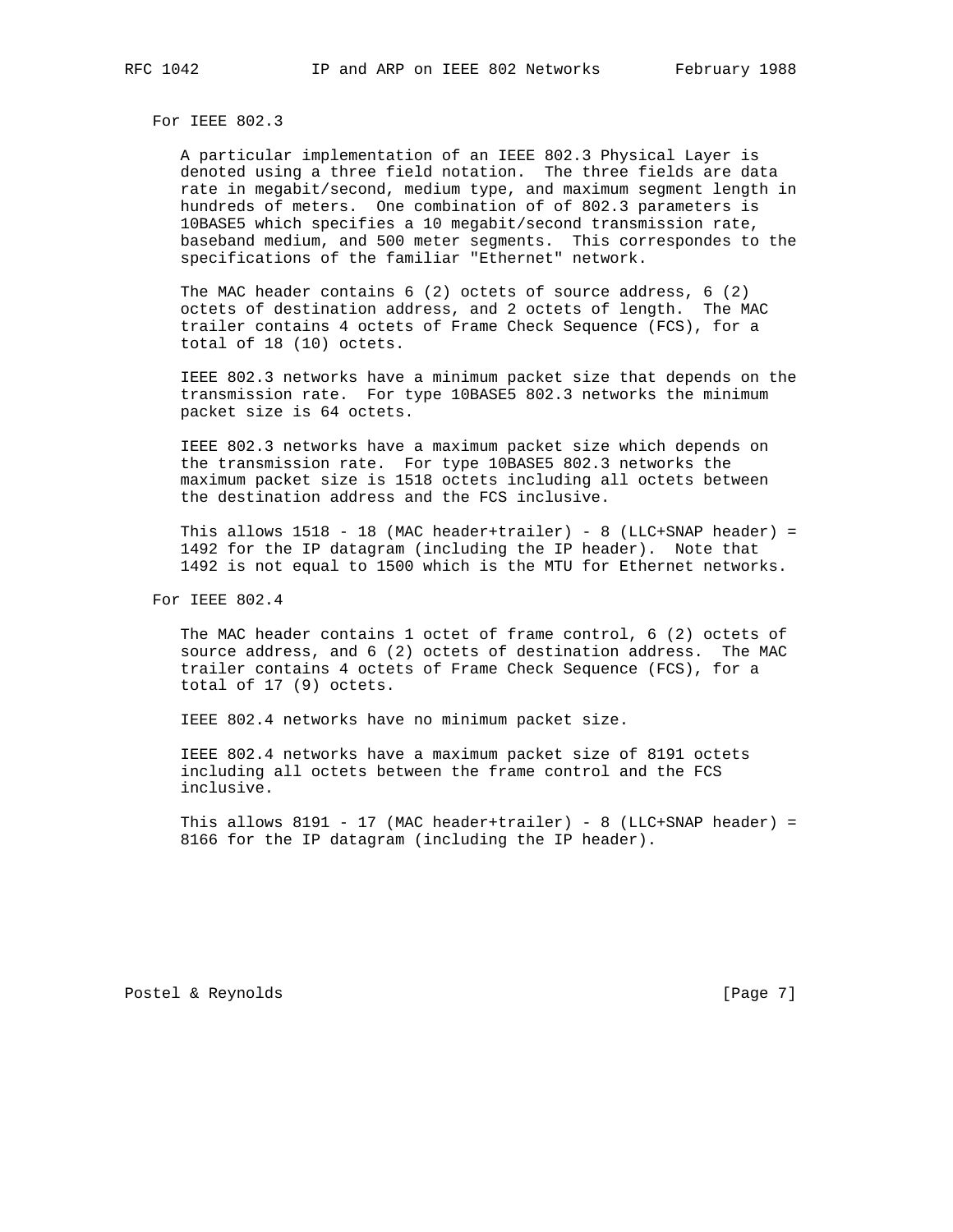For IEEE 802.5

 The current standard for token ring's, IEEE 802.5-1985, specifies the operation of single ring networks. However, most implementations of 802.5 have added extensions for multi-ring networks using source-routing of packets at the MAC layer. There is now a Draft Addendum to IEEE 802.5, "Enhancement for Multi-Ring Networks" which attempts to standardize these extensions. Unfortunately, the most recent draft (November 10, 1987) is still rapidly evolving. More importantly, it differs significantly from the existing implementations. Therefore, the existing implementations of 802.5 [13] are described but no attempt is made to specify any future standard.

 The MAC header contains 1 octet of access control, 1 octet of frame control, 6 (2) octets of source address, 6 (2) octets of destination address, and (for multi-ring networks) 0 to 18 octets of Routing Information Field (RIF). The MAC trailer contains 4 octets of FCS, for a total of 18 (10) to 36 (28) octets. There is one additional octet of frame status after the FCS.

Multi-Ring Extension Details

 The presence of a Routing Information Field is indicated by the Most Significant Bit (MSB) of the source address, called the Routing Information Indicator (RII). If the RII equals zero, a RIF is not present. If the RII equals 1, the RIF is present. Although the RII is indicated in the source address, it is not part of a stations MAC layer address. In particular, the MSB of a destination address is the individual/group address indicator, and if set will cause such frames to be interpreted as multicasts. Implementations should be careful to reset the RII to zero before passing source addresses to other protocol layers which may be confused by their presence.

 The RIF consists of a two-octet Routing Control (RC) field followed by 0 to 8 two-octet Route-Designator (RD) fields. The RC for all-routes broadcast frames is formatted as follows:

0 1 0 1 2 3 4 5 6 7 8 9 0 1 2 3 4 5 +-+-+-+-+-+-+-+-+-+-+-+-+-+-+-+-+ | B | LTH |D| LF | r | +-+-+-+-+-+-+-+-+-+-+-+-+-+-+-+-+

Note that each tick mark represents one bit position.

Postel & Reynolds [Page 8]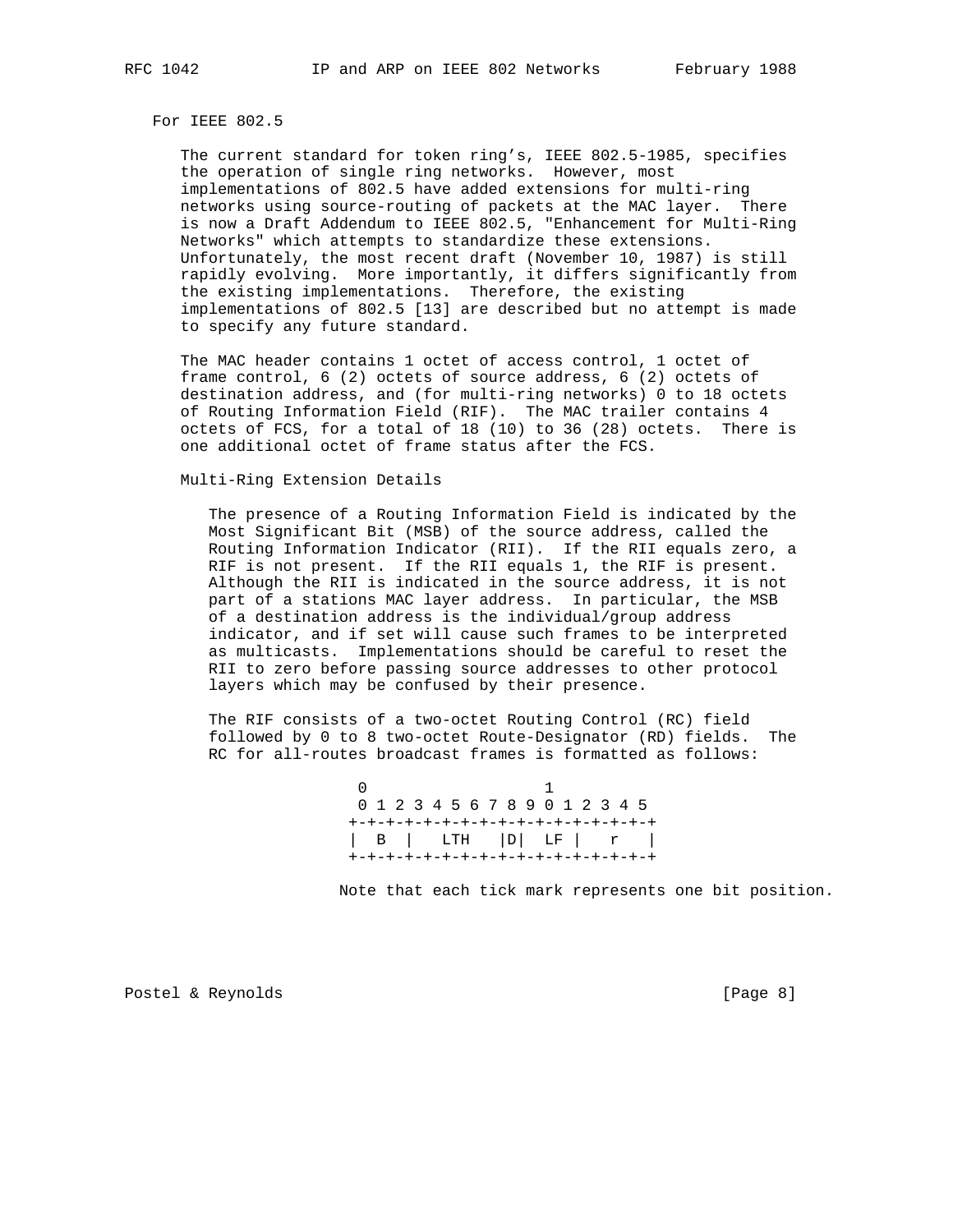B - Broadcast Indicators: 3 bits

 The Broadcast Indicators are used to indicate the routing desired for a particular frame. A frame may be routed through a single specified route, through every distinct non-repeating route in a multi-ring network, or through a single route determined by a spanning tree algorithm such that the frame appears on every ring exactly once. The values which may be used at this time are (in binary):

 000 - Non-broadcast (specific route) 100 - All-routes broadcast (global broadcast) 110 - Single-route broadcast (limited broadcast)

All other values are reserved for future use.

LTH - Length: 5 bits

 The Length bits are used to indicate the length or the RI field, including the RC and RD fields. Only even values between 2 and 30 inclusive are allowed.

D - Direction Bit: 1 bit

 The D bit specifies the order of the RD fields. If D equals 1, the routing-designator fields are specified in reverse order.

LF - Largest Frame: 3 bits

 The LF bits specify the maximum MTU supported by all bridges along a specific route. All multi-ring broadcast frames should be transmitted with a value at least as large as the supported MTU. The values used are:

| LF (binary) | MAC MTU | IP MTU |
|-------------|---------|--------|
| 000         | 552     | 508    |
| 001         | 1064    | 1020   |
| 010         | 2088    | 2044   |
| 011         | 4136    | 4092   |
| 100         | 8232    | 8188   |

All other values are reserved for future use.

 The receiver should compare the LF received with the MTU. If the LF is greater than or equal to the MTU then no action is taken; however, if the LF is less than the MTU

Postel & Reynolds [Page 9]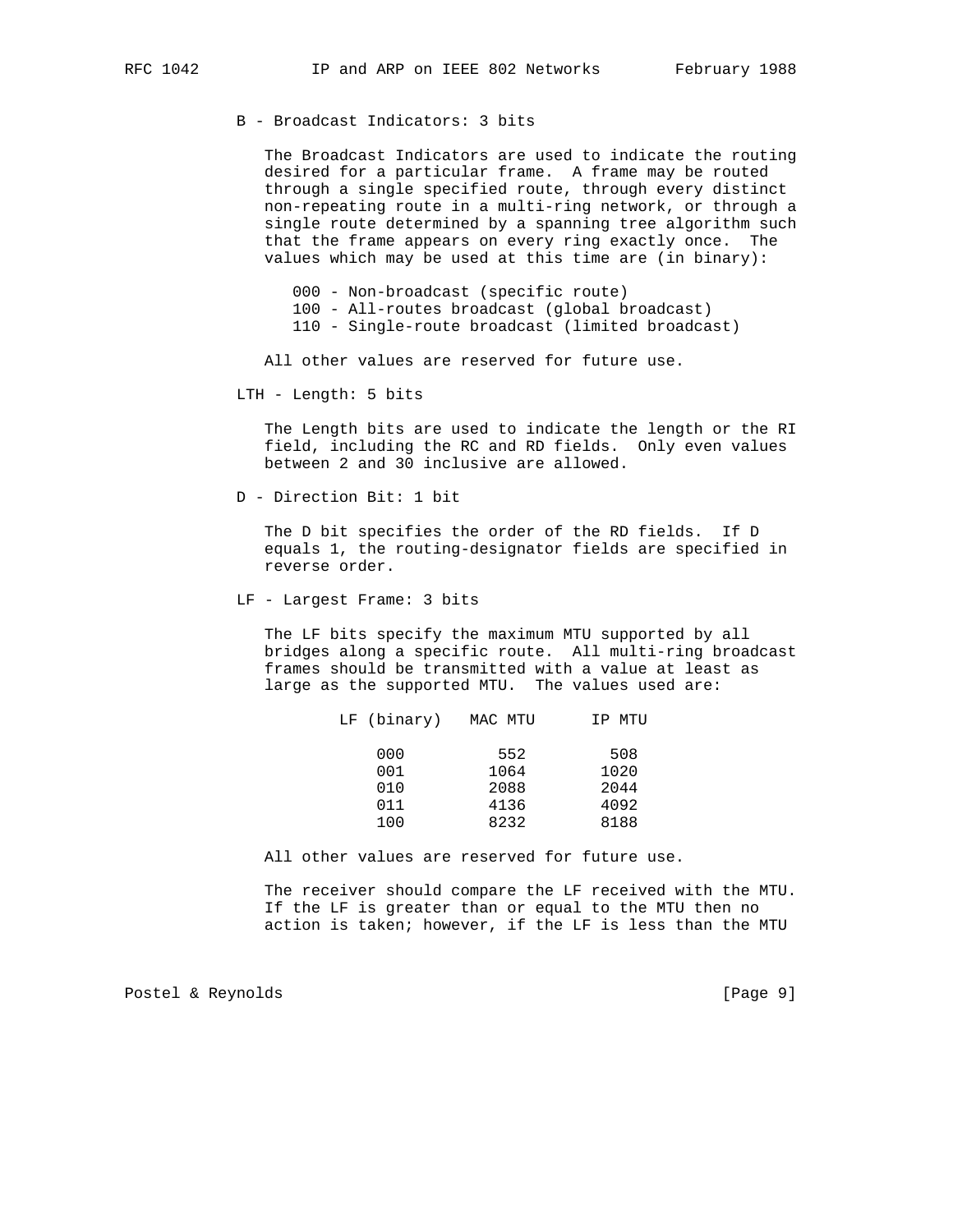the frame is rejected.

 There are actually three possible actions if LF < MTU. First is the one required for this specification (reject the frame). Second is to reduce the MTU for all hosts to equal the LF. And, third is to keep a separate MTU per communicating host based on the received LFs.

r - reserved: 4 bits

 These bits are reserved for future use and must be set to 0 by the transmitter and ignored by the receiver.

 It is not necessary for an implementation to interpret routing-designators. Their format is left unspecified. Routing-designators should be transmitted exactly as received.

IEEE 802.5 networks have no minimum packet size.

 IEEE 802.5 networks have a maximum packet size based on the maximum time a node may hold the token. This time depends on many factors including the data signalling rate and the number of nodes on the ring. The determination of maximum packet size becomes even more complex when multi-ring networks with bridges are considered.

 Given a token-holding time of 9 milliseconds and a 4 megabit/second ring, the maximum packet size possible is 4508 octets including all octets between the access control and the FCS inclusive.

 This allows 4508 - 36 (MAC header+trailer with 18 octet RIF) - 8 (LLC+SNAP header) = 4464 for the IP datagram (including the IP header).

 However, some current implementations are known to limit packets to 2046 octets (allowing 2002 octets for IP). It is recommended that all implementations support IP packets of at least 2002 octets.

 By convention, source routing bridges used in multi-ring 802.5 networks will not support packets larger than 8232 octets. With a MAC header+trailer of 36 octets and the LLC+SNAP header of 8 octets, the IP datagram (including IP header) may not exceed 8188 octets.

A source routing bridge linking two rings may be configured to

Postel & Reynolds [Page 10]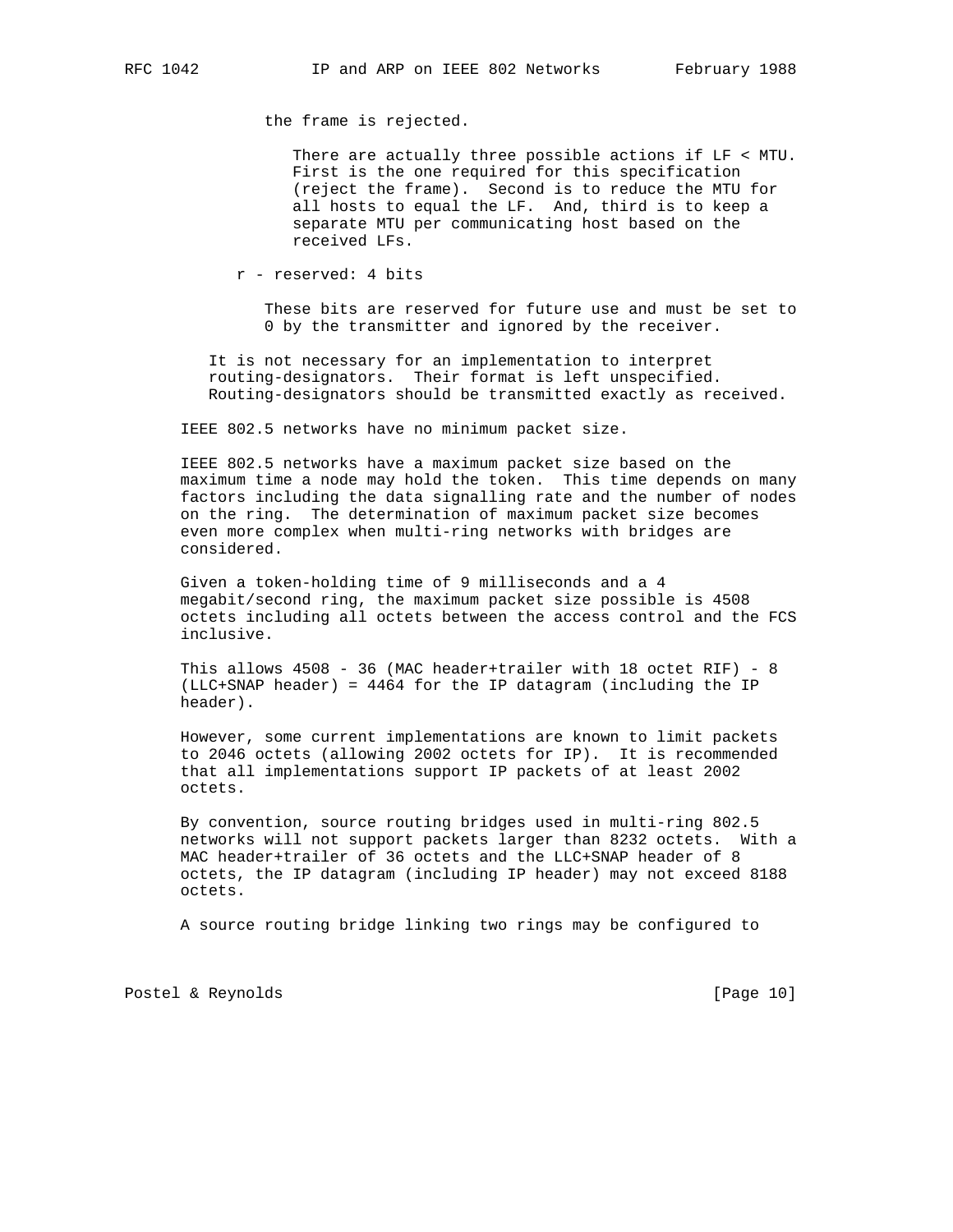limit the size of packets forwarded to 552 octets, with a MAC header+trailer of 36 octets and the LLC+SNAP of 8 octets, the IP datagram (including the IP header) may be limited to 508 octets. This is less that the default IP MTU of 576 octets, and may cause significant performance problems due to excessive datagram fragmentation. An implementation is not required to support an MTU of less than 576 octets, although it is suggest that the MTU be a user-configurable parameter to allow for it.

 IEEE 802.5 networks support three different types of broadcasts. All-Stations broadcasts are sent with no RIF or with the Broadcast Indicators set to 0 and no Routing Designators, and are copied once by all stations on the local ring. All-Routes broadcasts are sent with the corresponding Broadcast Indicators and result in multiple copies equal to the number of distinct non-repeating routes a packet may follow to a particular ring. Single-Route broadcasts result in exactly one copy of a frame being received by all stations on the multi-ring network.

 The dynamic address discovery procedure is to broadcast an ARP request. To limit the number of all rings broadcasts to a minimum, it is desirable (though not required) that an ARP request first be sent as an all-stations broadcast, without a Routing Information Field (RIF). If the all-stations (local ring) broadcast is not supported or if the all-stations broadcast is unsuccessful after some reasonable time has elapsed, then send the ARP request as an all-routes or single-route broadcast with an empty RIF (no routing designators). An all-routes broadcast is preferable since it yields an amount of fault tolerance. In an environment with multiple redundant bridges, all-routes broadcast allows operation in spite of spanning-tree bridge failures. However, single-route broadcasts may be used if IP and ARP must use the same broadcast method.

 When an ARP request or reply is received, all implementations are required to understand frames with no RIF (local ring) and frames with an empty RIF (also from the local ring). If the implementation supports multi-ring source routing, then a non empty RIF is stored for future transmissions to the host originating the ARP request or reply. If source routing is not supported them all packets with non-empty RIFs should be gracefully ignored. This policy will allow all implementations in a single ring environment, to interoperate, whether or not they support the multi-ring extensions.

 It is possible that when sending an ARP request via an all-routes broadcast that multiple copies of the request will arrive at the destination as a result of the request being forwarded by several

Postel & Reynolds [Page 11]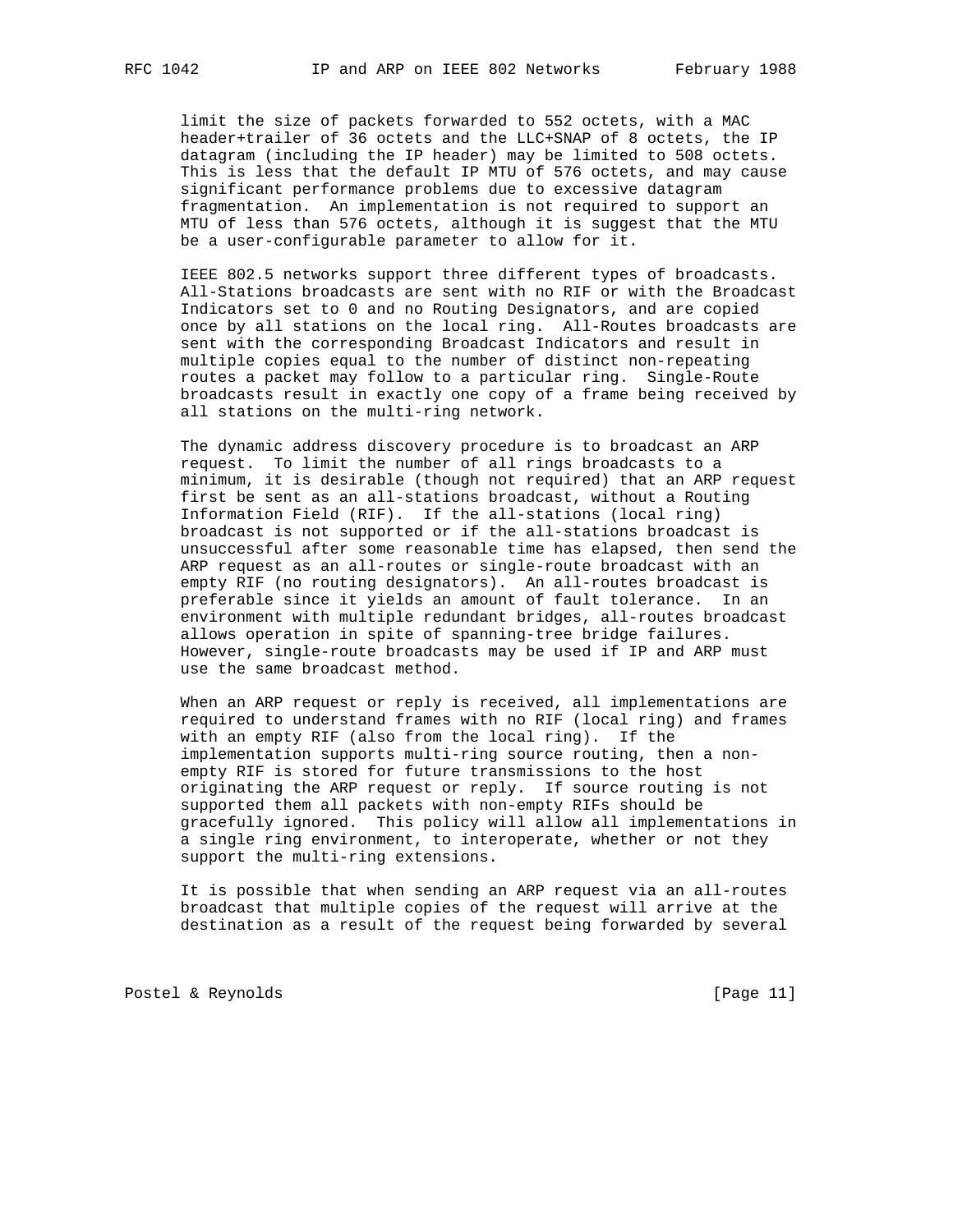bridges. However, these "copies" will have taken different routes so the contents of the RIF will differ. An implementation of ARP in this context must determine which of these "copies" to use and to ignore the others. There are three obvious and legal strategies: (1) take the first and ignore the rest (that is, once you have an entry in the ARP cache don't change it), (2) take the last, (that is, always up date the ARP cache with the latest ARP message), or (3) take the one with the shortest path, (that is, replace the ARP cache information with the latest ARP message data if it is a shorter route). Since there is no problem of incompatibility for interworking of different implementations if different strategies are chosen, the choice is up to each implementor. The recipient of the ARP request must send an ARP reply as a point to point message using the RIF information.

 The RIF information should be kept distinct from the ARP table. That is, there is, in principle, the ARP table to map from IP addresses to 802 48-bit addresses, and the RIF table to map from those to 802.5 source routes, if necessary. In practical implementations it may be convenient to store the ARP and RIF information together.

 Storing the information together may speed up access to the information when it is used. On the other hand, in a generalized implementation for all types of 802 networks a significant amount of memory might be wasted in an ARP cache if space for the RIF information were always reserved.

 IP broadcasts (datagrams with a IP broadcast address) must be sent as 802.5 single-route broadcasts. Unlike ARP, all-routes broadcasts are not desirable for IP. Receiving multiple copies of IP broadcasts would have undesirable effects on many protocols using IP. As with ARP, when an IP packet is received, all implementations are required to understand frames with no RIF and frames with an empty RIF.

 Since current interface hardware allows only one group address, and since the functional addresses are not globally unique, IP and ARP do not use either of these features. Further, in the IBM style 802.5 networks there are only 31 functional addresses available for user definition.

 IP precedence should not be mapped to 802.5 priority. All IP and ARP packets should be sent at the default 802.5 priority. The default priority is 3.

 After packet transmission, 802.5 provides frame not copied and address not recognized indicators. Implementations may use these

Postel & Reynolds [Page 12]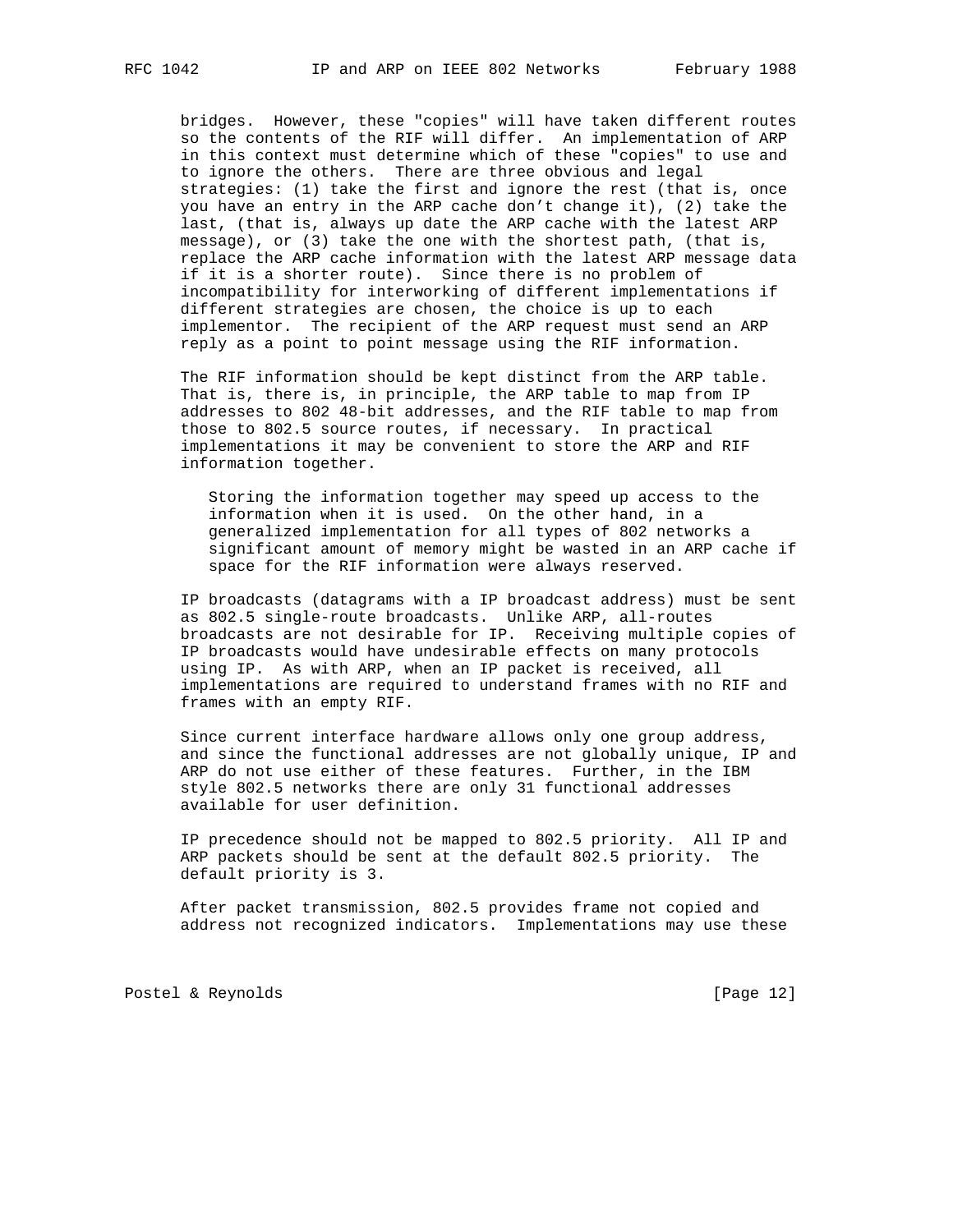indicators to provide some amount of error detection and correction. If the frame not copied bit is set but the address not recognized bit is reset, receiver congestion has occurred. It is suggested, though not required, that hosts should retransmit the offending packet a small number of times (4) or until congestion no longer occurs. If the address not recognized bit is set, an implementation has 3 options: (1) ignore the error and throw the packet away, (2) return an ICMP destination unreachable message to the source, or (3) delete the ARP entry which was used to send this packet and send a new ARP request to the destination address. The latter option is the preferred approach since it will allow graceful recovery from first hop bridge and router failures and changed hardware addresses.

## Interoperation with Ethernet

 It is possible to use the Ethernet link level protocol [12] on the same physical cable with the IEEE 802.3 link level protocol. A computer interfaced to a physical cable used in this way could potentially read both Ethernet and 802.3 packets from the network. If a computer does read both types of packets, it must keep track of which link protocol was used with each other computer on the network and use the proper link protocol when sending packets.

 One should note that in such an environment, link level broadcast packets will not reach all the computers attached to the network, but only those using the link level protocol used for the broadcast.

 Since it must be assumed that most computers will read and send using only one type of link protocol, it is recommended that if such an environment (a network with both link protocols) is necessary, an IP gateway be used as if there were two distinct networks.

 Note that the MTU for the Ethernet allows a 1500 octet IP datagram, with the MTU for the 802.3 network allows only a 1492 octet IP datagram.

#### Appendix on Numbers

 The IEEE likes to specify numbers in bit transmission order, or bit wise little-endian order. The Internet protocols are documented in byte-wise big-endian order. This may cause some confusion about the proper values to use for numbers. Here are the conversions for some numbers of interest.

Postel & Reynolds [Page 13]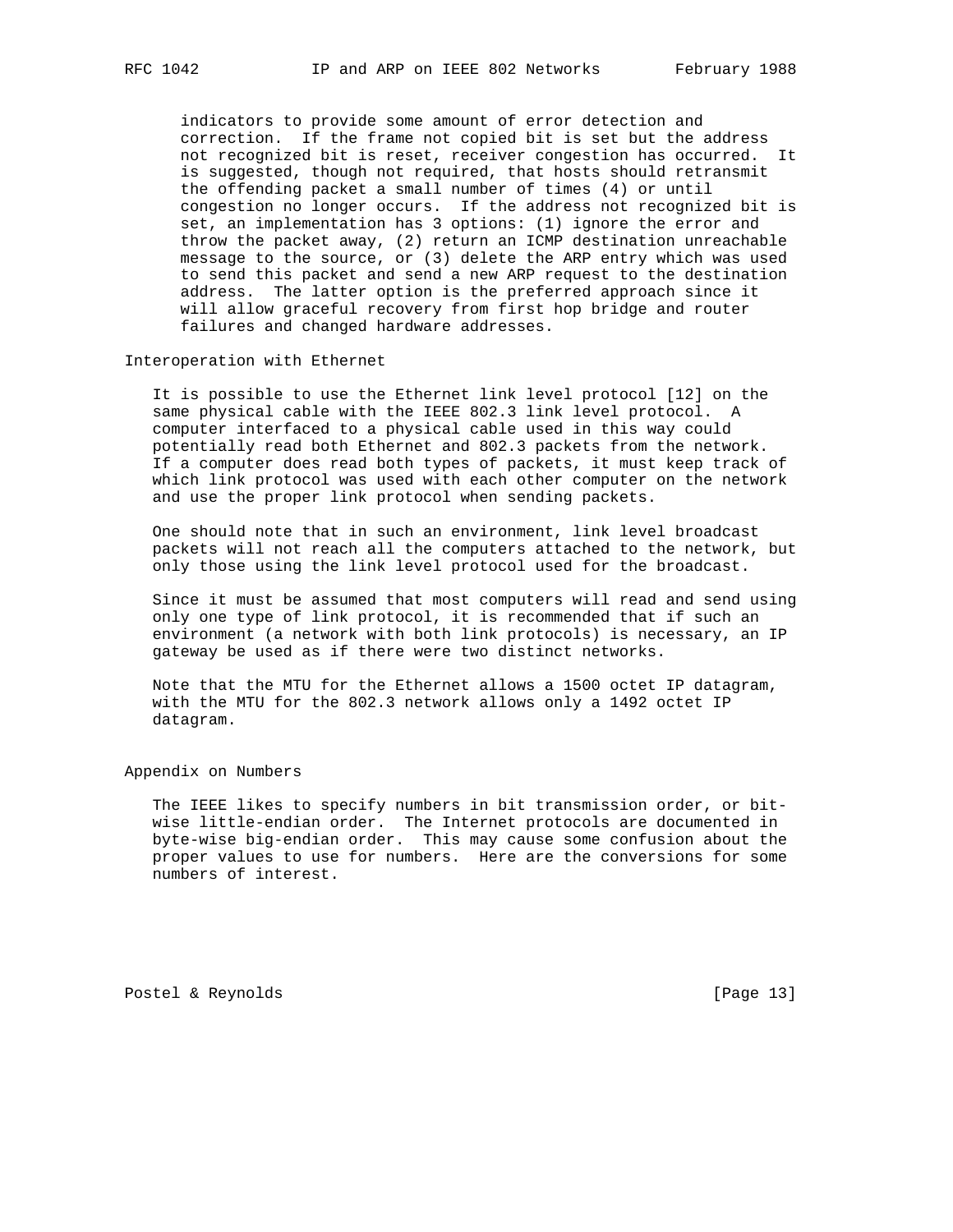| Number       | IEEE<br>HEX    | IEEE<br>Binary | Internet<br>Binary | Internet<br>Decimal |
|--------------|----------------|----------------|--------------------|---------------------|
| UI Op Code   | C <sub>0</sub> | 11000000       | 00000011           | 3                   |
| SAP for SNAP | 55             | 01010101       | 10101010           | 170                 |
| XID          | F5             | 11110101       | 10101111           | 175                 |
| XID          | FD             | 11111101       | 10111111           | 191                 |
| TEST         | C <sub>7</sub> | 11000111       | 11100011           | 227                 |
| TEST         | СF             | 11001111       | 11110011           | 243                 |
| Tnfo         | 818000         |                |                    | 129.1.0             |

## References

- [1] Postel, J., "Internet Protocol", RFC-791, USC/Information Sciences Institute, September 1981.
- [2] Plummer, D., "An Ethernet Address Resolution Protocol or Converting Network Protocol Addresses to 48.bit Ethernet Address for Transmission on Ethernet Hardware", RFC-826, MIT, November 1982.
- [3] IEEE, "IEEE Standards for Local Area Networks: Carrier Sense Multiple Access with Collision Detection (CSMA/CD) Access Method and Physical Layer Specifications", IEEE, New York, New York, 1985.
- [4] IEEE, "IEEE Standards for Local Area Networks: Token-Passing Bus Access Method and Physical Layer Specification", IEEE, New York, New York, 1985.
- [5] IEEE, "IEEE Standards for Local Area Networks: Token Ring Access Method and Physical Layer Specifications", IEEE, New York, New York, 1985.
- [6] IEEE, "IEEE Standards for Local Area Networks: Logical Link Control", IEEE, New York, New York, 1985.
- [7] Reynolds, J.K., and J. Postel, "Assigned Numbers", RFC-1010, USC/Information Sciences Institute, May 1987.
- [8] Braden, R., and J. Postel, "Requirements for Internet Gateways", RFC-1009, USC/Information Sciences Institute, June 1987.
- [9] Leffler, S., and M. Karels, "Trailer Encapsulations", RFC-893, University of California at Berkeley, April 1984.
- [10] Postel, J., "The TCP Maximum Segment Size Option and Related

Postel & Reynolds [Page 14]